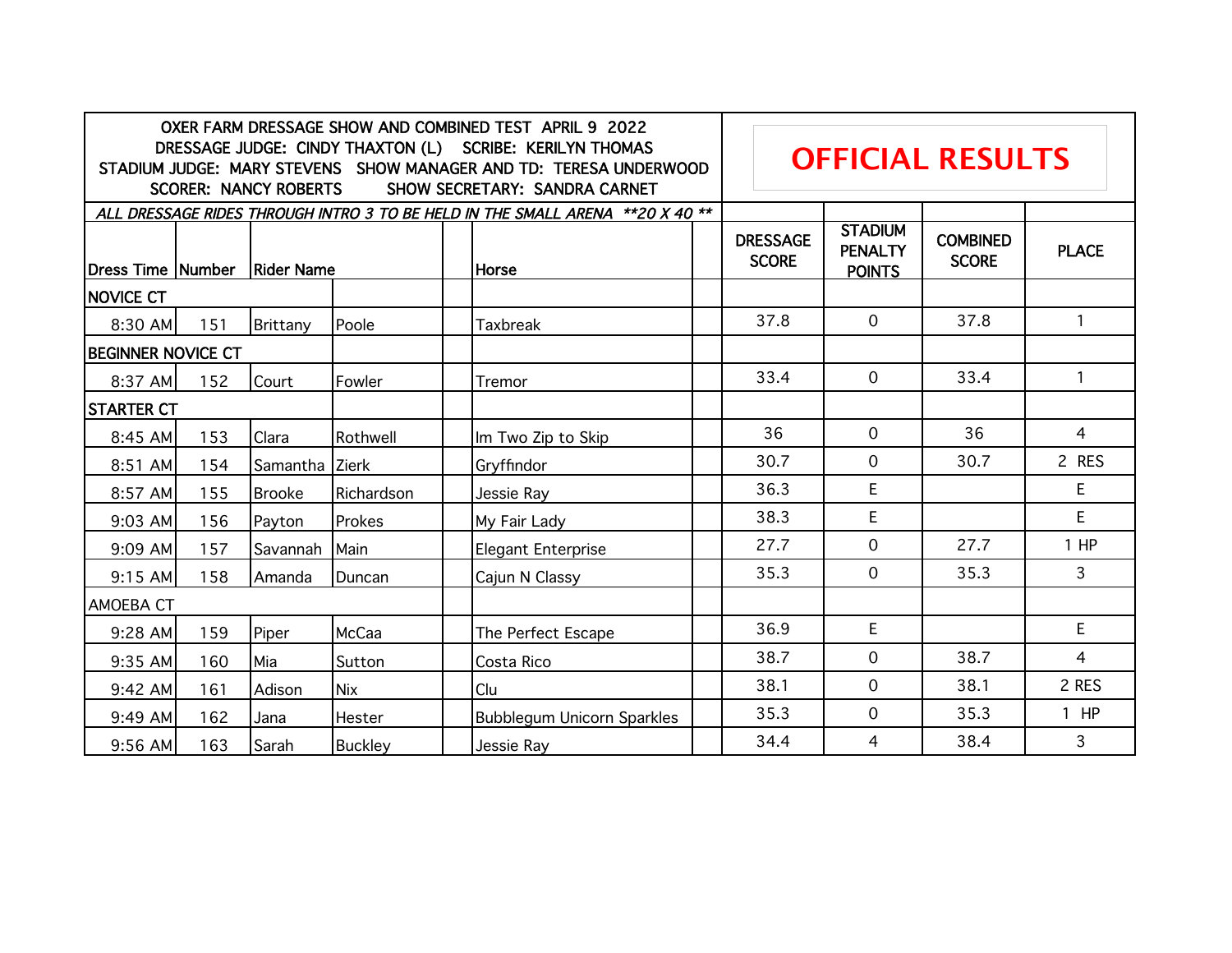| <b>INTRODUCTORY LEVEL A</b>           |     |           |               |                           |  | <b>DRESSAGE</b><br><b>SCORE</b> | <b>PLACE</b>               |
|---------------------------------------|-----|-----------|---------------|---------------------------|--|---------------------------------|----------------------------|
| 10:20 AM                              | 164 | Lucy      | Basso         | Two Left Feet             |  | $60.625+$                       | 3                          |
| 10:27 AM                              | 165 | Kennedy   | Carletos      | <b>Branstock's Riddle</b> |  | 62.500                          | $\overline{2}$             |
| 10:34 AM                              | 166 | Emersyn   | Stegall       | Odie-Wan                  |  | 63.125                          | 1                          |
| 10:41 AM                              | 167 | Deanna    | Kaminski      | Quazi                     |  | 60.625                          | $\overline{4}$             |
| 10:48 AM                              | 168 | Elizabeth | Strupe        | <b>Flying Solo</b>        |  | 59.375                          | 5                          |
| <b>INTRODUCTORY LEVEL B - GROUP 1</b> |     |           |               |                           |  |                                 |                            |
| 10:55 AM                              | 166 | Emersyn   | Stegall       | Odie-Wan                  |  | 66.250+                         | <b>RES</b><br>$\mathbf{1}$ |
| 11:02 AM                              | 165 | Kennedy   | Carletos      | <b>Branstock's Riddle</b> |  | 64.063                          | 4                          |
| 11:09 AM                              | 169 | Michael   | Amtmann       | Firewater Lady            |  | 66.250                          | $\overline{2}$             |
| 11:16 AM                              | 167 | Deanna    | Kaminski      | Quazi                     |  | 65.000                          | 1                          |
| <b>INTRODUCTORY LEVEL B - GROUP 2</b> |     |           |               |                           |  |                                 |                            |
| 11:23 AM                              | 168 | Elizabeth | <b>Strupe</b> | <b>Flying Solo</b>        |  | 64.375                          | $\overline{2}$             |
| 11:30 AM                              | 164 | Lucy      | Basso         | Two Left Feet             |  | 56.875                          | $\overline{3}$             |
| 11:37 AM                              | 170 | Sarah     | Savage        | Gryffindor                |  | 68.750                          | HP<br>$\overline{1}$       |
| INTRODUCTORY LEVEL C                  |     |           |               |                           |  |                                 |                            |
| 11:45 AM                              | 170 | Sarah     | Savage        | Gryffindor                |  | 67.500                          | $\mathbf{1}$               |
| 11:52 AM                              | 168 | Elizabeth | Strupe        | <b>Flying Solo</b>        |  | 62.250                          | 5                          |
| 11:59 AM                              | 156 | Payton    | Prokes        | My Fair Lady              |  | 63.750                          | $\overline{3}$             |
| 12:06 PM                              | 171 | Emily     | <b>Eilers</b> | Piece of Cake             |  | 62.500                          | $\overline{4}$             |
| 12:13 PM                              | 169 | Michael   | Amtmann       | Firewater Lady            |  | 64.500                          | $\overline{2}$             |
| 12:20 PM                              | 167 | Deanna    | Kaminski      | Quazi                     |  | 61.750                          | 6                          |